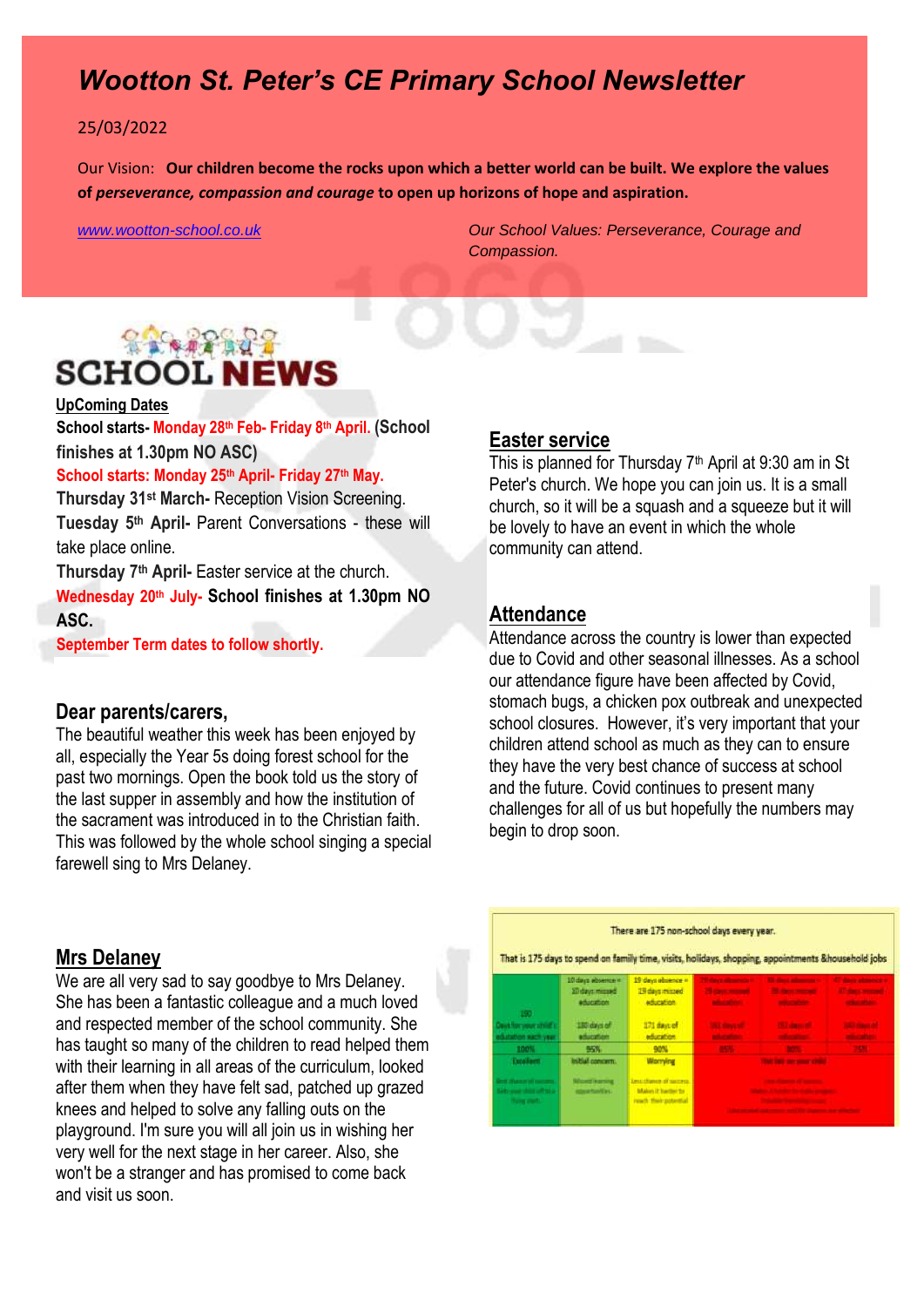## **Opal Class Firefighters Visit**





### **The School Shield**

**Little Gems-** Grace for her really good counting in Maths and for always doing good listening. Well done Grace  $\odot$ 

**Opal –** Jade for producing excellent work and for really engaging with the firefighters, asking lots of great questions. Great job Jade

**Jade –** Kieran for his great problem solving in Maths, great work Kieran

**Moonstone –** Jennah for her excellent resilience in Maths, fantastic Jennah

## **This Week's ask me about????**

**Little Gems –** Can you name the parts of a flower? Roots, stem and petals.

**Opal –** Our visit from the Firefighters.

1, Do you have a smoke alarm? Does it work?

2, Does your child know their address?

**Jade –** Circus acts.

**Moonstone –** The Kingdom of God.

Every Day Counts! **That Lat** 

**School Attendance Little Gems- 75.62% Opal- 89.47% Jade- 90.95% Moonstone- 90.83%**